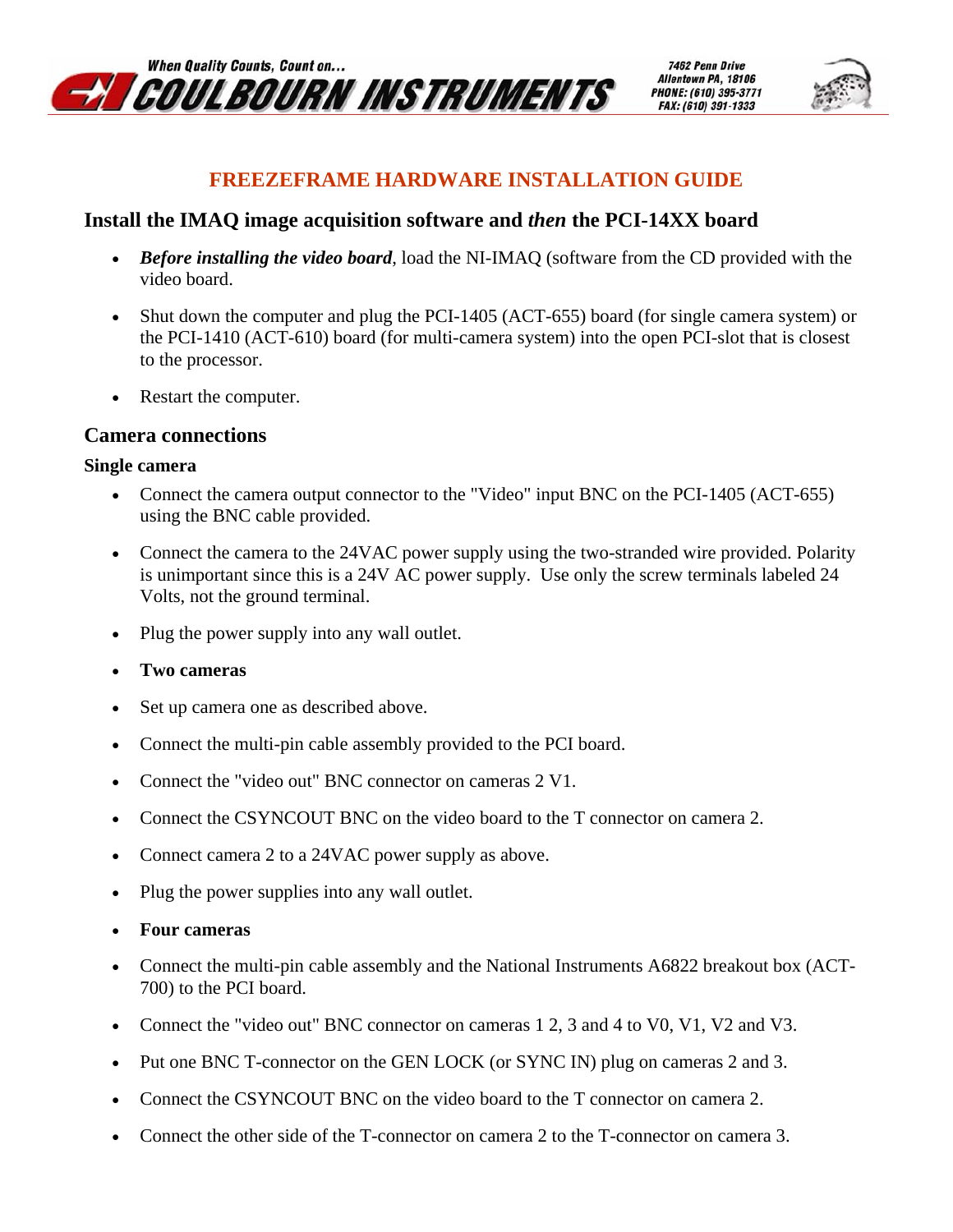- Connect the other side of the T-connector on camera 3 to the GEN LOCK/SYNC IN connector on camera 4.
- Connect each camera to a 24VAC power supply as above.
- Plug the power supplies into any wall outlet.



# **Configure the PCI-1405 (ACT-655) and PCI-1410 (ACT-610) Interface Cards**

Before putting the PCI-1405 or PCI-1410 Image Acquisition board into your computer, install National Instruments NI-IMAQ driver software, version 3.1.3 or later.

Once the drivers are installed, shutdown, install the PCI-1405 or PCI-1410 into your computer. If using the PCI-1410, connect it to the IMAQ-A6822 and restart your computer. To configure the board and cameras, open National Instrument's Measurement and Automation Explorer (MAX). It's icon should be on the desktop (or use the start menu).

- In the Configuration list (left column) select:
	- o My System Devices and Interface NI-IMAQ Devices img0:IMAQ PCI-1410 Channel 0: RS-170
- Select the Operating Mode tab at the bottom of the window
- Set "Video Lock Mode" to "Channel 0" (Leave PCLK Source at "Internal 1x")
- Select the Acquisition Parameters tab
- Set "Bit Depth" to " 8 bit"
- All other Acquisition Parameters should be left at their default values:
	- o Acquisition Window Left, Top, Width and Height: 120, 21, 640, 480
	- o Frame Timeout: 1000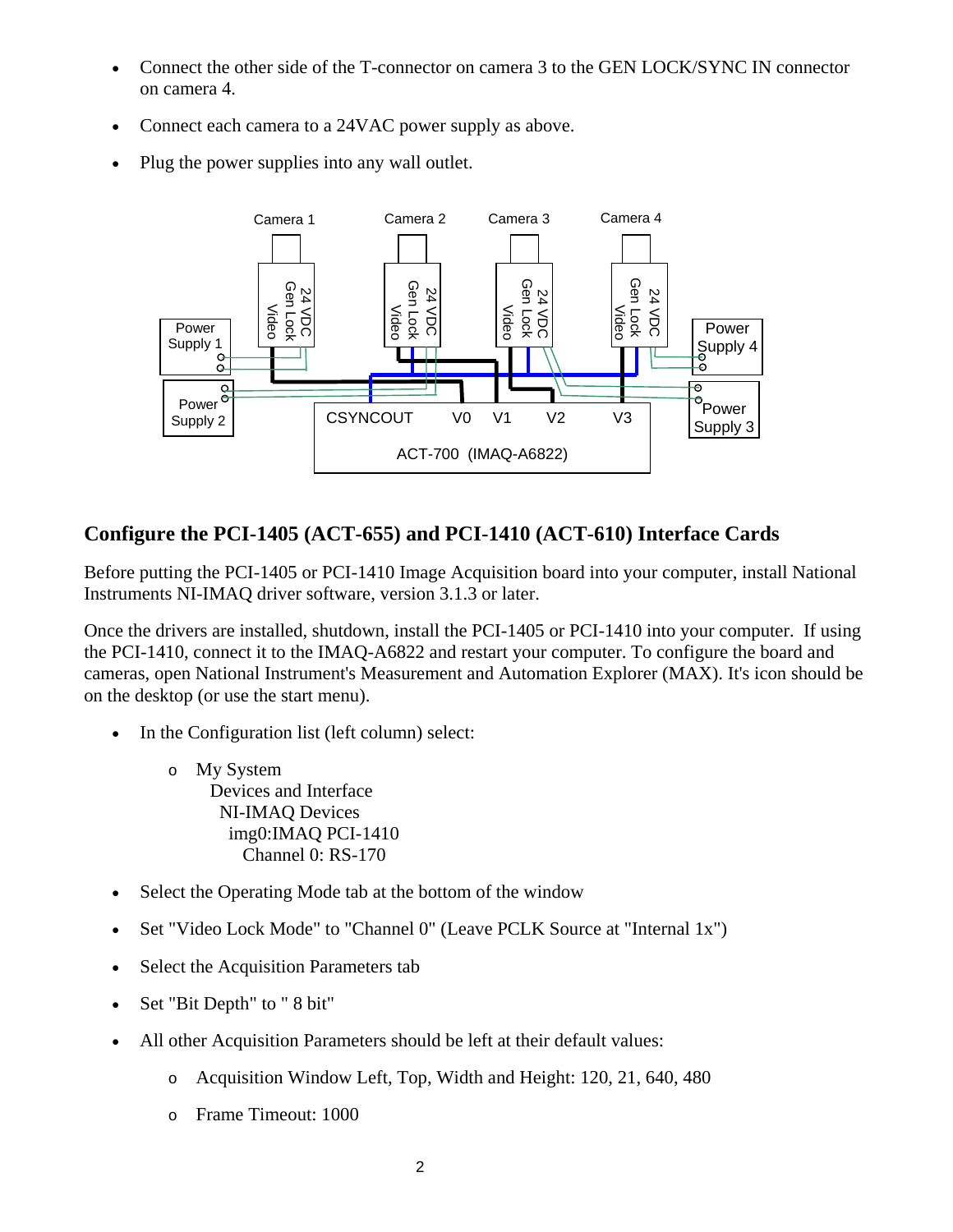- o Field/Frame Mode: Frame (Interlaced). First Frame: Odd
- o Digital Filter: None
- o Reference Level White and Black: 0.700 and 0.000
- In the Configuration list, select Channels 1-3 and repeat the steps above.
- Click the SAVE button at the top of the window.

Now select each of the 4 channels in turn and use the Grab button to see a live image from each camera. Clicking or Shift-clicking on the image window zooms and unzooms the image.

If you can see an image at this point, you should be able to see an image in FreezeFrame (quit MAX before opening your Actimetrics program).

If you can't see an image, most problems at this step originate from improper connections.

- Make sure each camera is connected properly as described above.
- Use a voltmeter, if available, to make sure that the power supplies are providing 24 VAC to the power input screw terminals on each camera.
- If an image appears on some channels and not others yet the connections seem correct, try swapping camera connections around to see if the problem follows the suspected bad camera. Call Coulbourn Instruments for help with this.

# **Configure the computer's speakers and sound card**

FreezeFrame relies on the computer's sound card and speakers for generating conditioning stimuli. Connect the computer's speakers as in your computer manual and test the sound system. You can test the system by playing a CD (from the START menu, choose Accessories->Multimedia->CD Player), or by opening the Sounds control panel, selecting a sound and playing it using the rightward pointing arrow ("Preview:").

If the sounds do not play, check the speaker connections, whether they are turned on and whether the volume is set high enough. Next check whether the drivers for the sound card that came with the computer are properly installed and functional. If they are not, consult with the computer manufacturer.

If you are able to play a CD or a sound in the Sounds control panel, FreezeFrame should be able to play conditioning stimuli as well.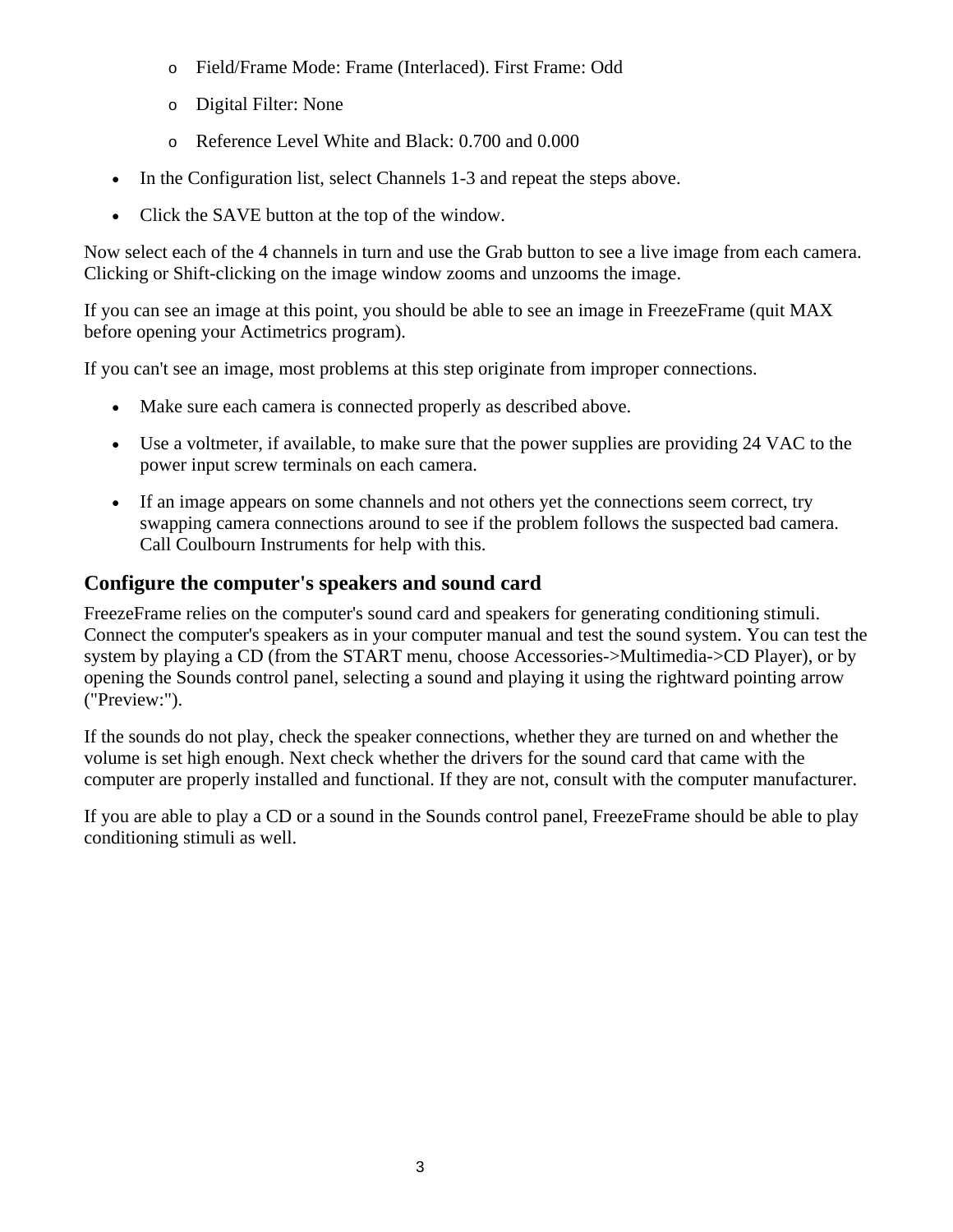### **Shocker Stimulus Connection**

#### **Single station systems with the PCI-1405 (ACT-650) interface card**

Connect a 5VTTL to 24V Converter (H91-24) BNC cable to input to the BNC connector labeled "TRIG" on the PCI-1405 (ACT-650) interface card. The TRIG connector provides a 5V (TTLcompatible) signal. For single station systems, connect the remote operate on the shocker to the RJ11 modular connector on the 5VTTL to 24V Converter (H91-24) using the 2-Pin to Modular Extension Cable (H91-11). Connect the Wall Mount Power Supply included with the 5VTTL to 24V Converter (H91-24) to the H91-24 and to a wall outlet.



#### **Multi-Station Systems with the PCI-1410 (ACT-610) interface card**

Connect the interface cable to the multi-pin connector on the PCI-1410 (ACT-610) interface card. Connect the 5VTTL to 24V Converter (H91-24) to T0 connector on the PCI-1410 (ACT-610) interface card. Stimuli 2-4 (shock and 2 auxiliary outputs) correspond to the BNC connectors labeled T0, T1 and T2, in order. Connect the 5 Port Modular Fan Out (802-66MF-005) that is included with the Shocker Expansion Kit (ACT-110) to the RJ11 input of the 5VTTL to 24V Converter (H91-24). Using the four 2-Pin to Modular Extension Cables (H91-11) included in the Shocker Expansion Kit (ACT-110) connect the remote operate of each shocker to one of the inputs on the 5 Port Modular Fan Out (802-66MF-005).

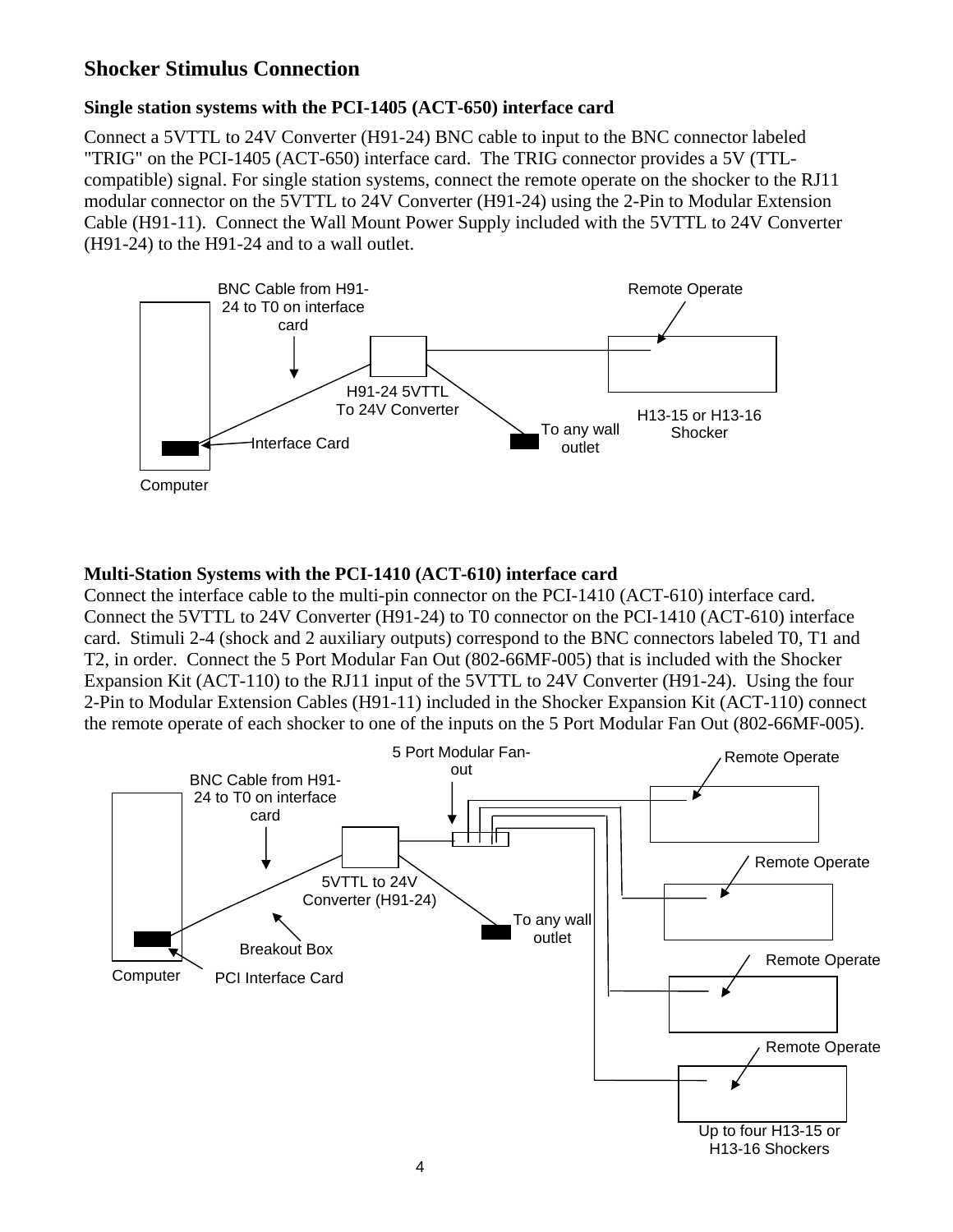#### **Connect the Shocker to the cage**

Using the H93-01-25 or H93-01-50 shock cables, connect the shock output of the shocker(s) to the grid floor of the test cage(s).

# **Visual Stimulus Connection (Available on PCI-1410 interface card (ACT-610) only)**

The visual stimulus is connected in much the same way as the shockers are connected. In a single station system the 5VTTL to 24V Converter (H91-24) is connected to one of the trigger outputs (e.g., T1). The 5 Port Modular Fan-out included with the Light Stimulus Control Expansion Kit (ACT-12) is connected to the 5VTTL to 24V Converter (H91-24) at the RJ12 modular jack input. The stimulus lights (H11-03M or H11-03R) from each cage are then connected to the 5VTTL to 24V Converter (H91- 24). The 5VTTL to 24V Converter (H91-24) is connected to any wall outlet.



# **Auditory Stimulus Connections**

The auditory stimulus is generated from the sound card of the computer. The output of the sound card is connected to the Audio Amplifier included with the Audio Expansion Kit (ACT-140) using the H91-15 cable, also included with the ACT-140. You can use the phono input. Make sure that the input selection knob on the front of the amplifier matches the input used. Connect one of the Male RCA to 2 Female RCA cables (H91-13) included in the Audio Expansion Kit (ACT-140) to the left speaker output. Connect the other H91-13 to the right speaker output. Using the 6 foot RCA extension cables (802- RCAMF-072), also included in the Audio Expansion Kit (ACT-140), connect the speakers (H12-01M or H12-02R) to the female RCA connectors of the H91-13.